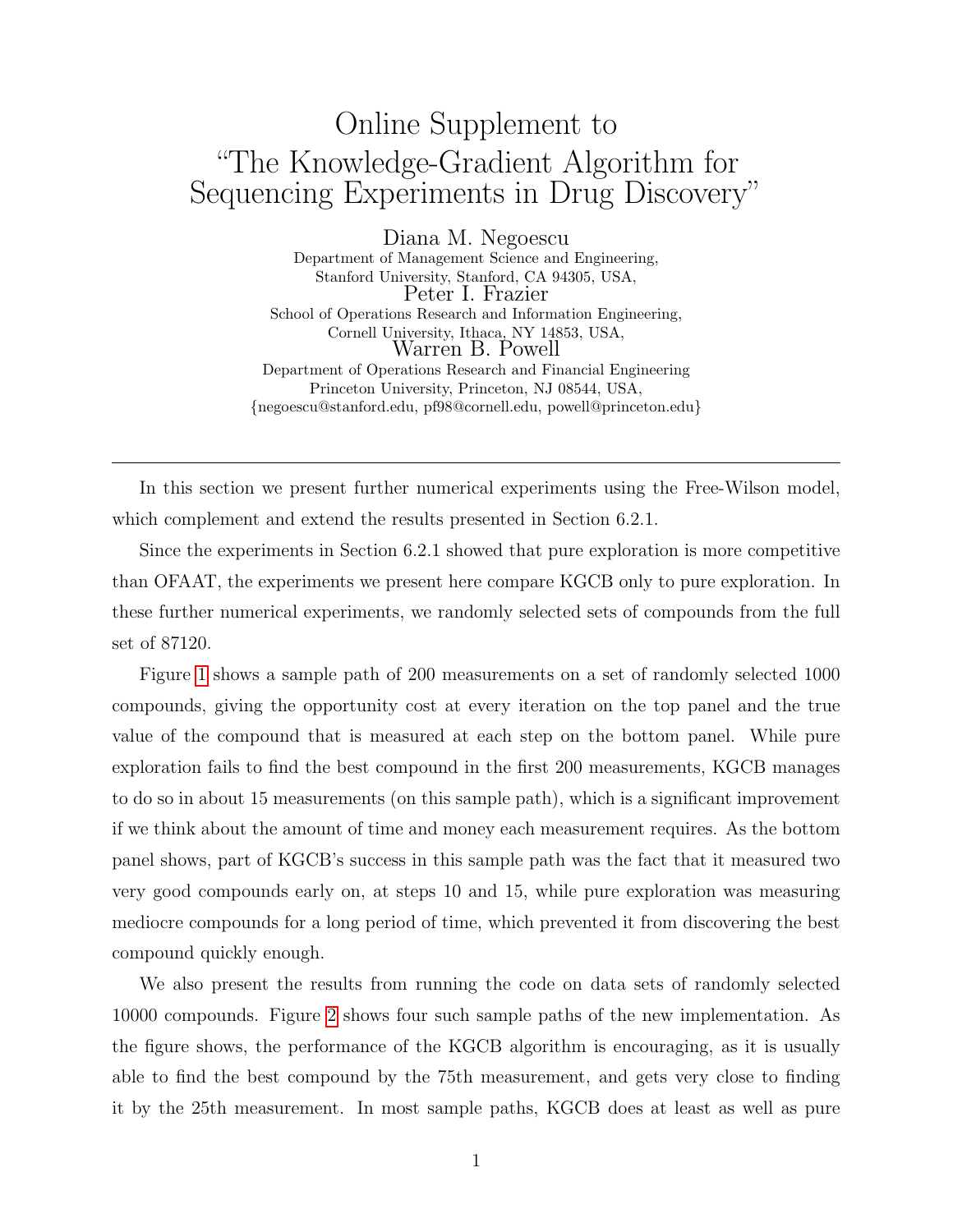exploration - the policy in which we choose compounds to measure completely at random, but update the belief in the same way as we do for the KGCB policy.

We are interested also in the typical performance of the KGCB policy. That is, if we are able to perform only one sample path (which is generally the case in practice), we are interested in knowing the probability that the KGCB policy performs better than an exploration policy.

To better get a sense of the distribution of the relative performance of KGCB versus pure exploration, we have made a box and whiskers plot of the differences between opportunity costs at every 10 measurements. As shown in Figure [3,](#page-3-0) except for the first measurement, all the other measurements have the lower quartile cutoff at or above 0, which suggests that the probability that KGCB is better than pure exploration, on any measurement of any sample path, is higher than 1/2.

Having tested the KGCB policy on data sets of 10000 compounds, we increased the size of the data sets further to 25000 compounds. Figure [4](#page-3-1) shows four sample paths from running the KGCB and pure exploration policies on four randomly selected data sets of 25000 compounds. The rate of convergence for these plots is slower than for 10000 compounds, but the KGCB policy still manages to get reasonably close to the best compounds after about 50 measurements.

Figure [5](#page-4-0) shows the mean opportunity cost for nine sample paths using nine different randomly chosen data sets of 25000 compounds. Although not as impressive as the mean plot for 10000 compounds, this plot also attests that there is value in using the KGCB policy as opposed to a pure exploration policy.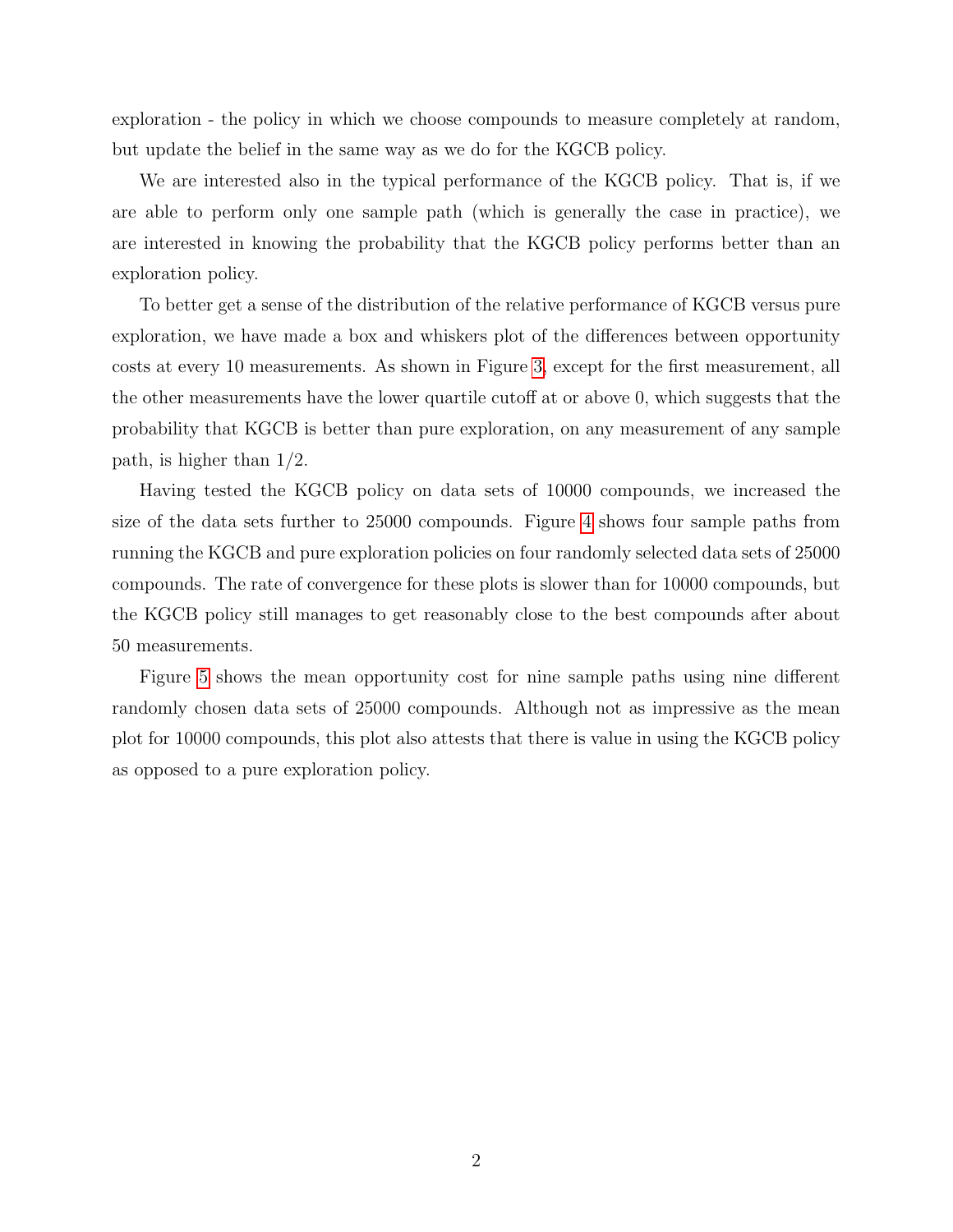

<span id="page-2-0"></span>Figure 1: A sample path of 200 measurements on a data set of 1000 compounds showing opportunity cost (top) and the true values of the compounds tested at each time step (bottom).



<span id="page-2-1"></span>Figure 2: Four sample paths using data sets of 10000 compounds and a noise standard deviation of 0.38.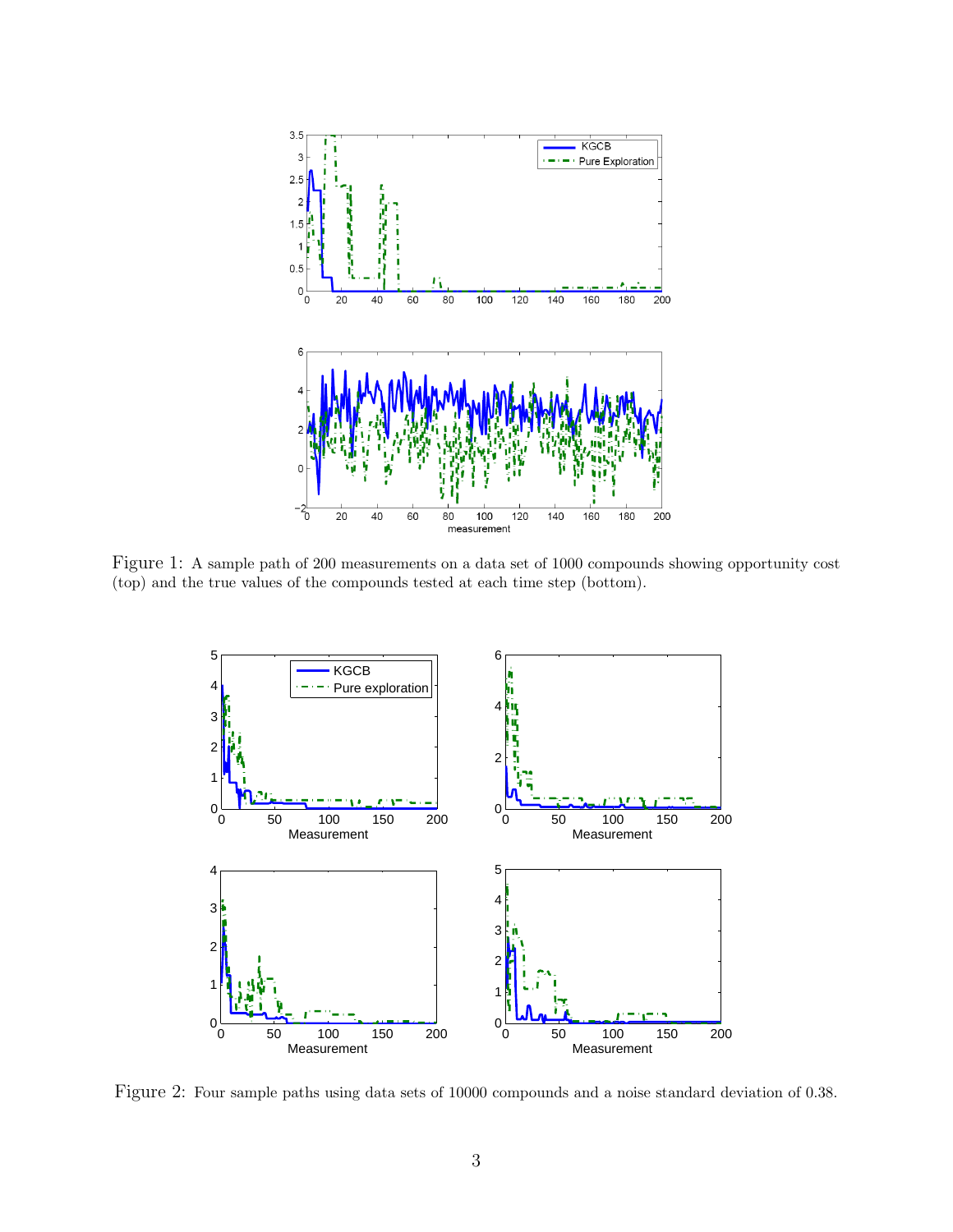

<span id="page-3-0"></span>Figure 3: Distribution of difference between opportunity costs between pure exploration and KGCB using 75 sample paths of 10000 compounds each and a noise standard deviation of 0.38.



<span id="page-3-1"></span>Figure 4: Four sample paths suing data sets of 25000 compounds and a noise standard deviation of 0.38.